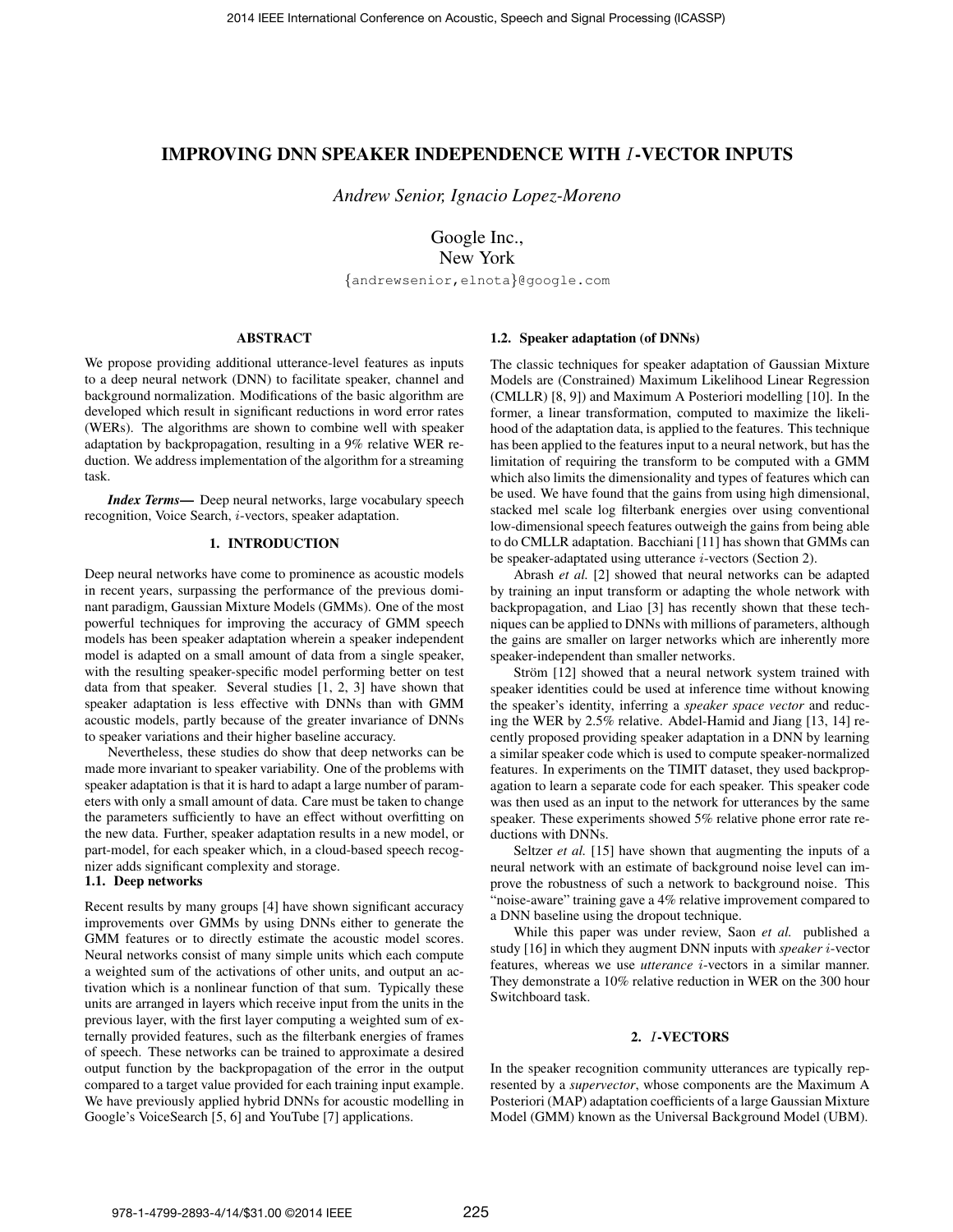A number of factors such as the speaker identity and so-called session factors can contribute to the variability in the parameters N and F. Session factors include undesired variation associated with the utterance length, phonetic dependency and environmental conditions. In the last few years Factor Analysis (FA) has proved to be successful in modelling these components of variability as low dimensional *latent* variables (*i.e.* manifolds).

Several alternative FA methods have been used for speaker recognition, namely Joint Factor Analysis (JFA) [17], Total Variability (TV) [18] and more recently, Probabilistic Linear Discriminant Analysis (PLDA) [19]. Unlike JFA, where the undesired session variability and the useful speaker variability are explicitly modelled as two non-overlapping manifolds, the TV model has shown superior performance by modelling all sources of variability in the supervector as a single manifold. A point in this space of latent variables is referred as an "identity vector", or i-vector. The PLDA model can be seen as a combination of the previous two techniques, focused on extracting the speaker variability from the utterance i-vector.

Since they provide a compact representation of speaker and session factors that we wish a speech recognition system to be invariant to, i-vectors and other FA-based factors have been used in the past for rapid speaker adaptation of speech recognition systems. However, most of these contributions were based on classical HMMbased acoustic models. The Eigenvoices model [20] uses short-term HMM-derived speaker factors (i.e. eigenvoices) to bring a general speech recognition model closer to a particular speaker, and Bacchiani [11] used i-vectors for a better modelling of session variability, demonstrating an 11% WER reduction..

#### 2.1. Computing i-vectors

Utterance supervectors are typically represented by the accumulated and centered zero- and first-order Baum-Welch statistics, N and F respectively.  $N$  and  $F$  statistics are computed from a UBM, denoted by  $\lambda$ . For UBM mixture  $m \in 1, \ldots, C$ , with mean,  $\mu_m$ , the corresponding zero- and centered first-order statistics are aggregated over all frames in the database:

$$
N_m = \sum_t P(m|o_t, \lambda), \tag{1}
$$

$$
F_m = \sum_t P(m|o_t, \lambda)(o_t - \mu_m), \tag{2}
$$

where  $P(m|o_t, \lambda)$  is the Gaussian occupation probability for the mixture m given the spectral feature observation  $o_t \in \Re^D$  at time t. The TV model can be seen as a classical FA generative model [21], with observed variables given by the vector of stacked statistics  $F = \{F_1, F_2, \dots, F_m\}$ . The TV model defines a set of hidden variables  $x \in \Re^L : P(x) = \mathcal{N}(0, I)$  and a Gaussian distribution  $P(x|F)$  that represents the utterance. In order to formulate  $P(x|F)$ , the model imposes a Gaussian distribution over  $P(F|x)$ , which relates observed and hidden variables in terms of a the rectangular low rank matrix  $T \in \Re^{CD \times L}$ :

$$
P(F \mid x) = \mathcal{N}(NTx, \Sigma),\tag{3}
$$

being  $\Sigma \in \Re^{CD \times CD}$  a diagonal covariance matrix in the space of F. Here, N denotes a diagonal matrix of size  $CD \times CD$  formed by C diagonal blocks of size  $D \times D$  where the m-th component block is given the matrix  $N_m I_{(D \times D)}$ .

The utterance  $i$ -vector is defined as the value of  $x$  that maximizes  $P(x|F)$  -the mean value-. For the imposed values of  $P(x)$ and  $P(F|x)$  the *i*-vector is formulated as:

$$
x = (I + Tt \Sigma-1 NT)-1 Tt \Sigma-1 F,
$$
\n(4)

| Size   | Context |   | Layers | Units per | Output | Params |  |
|--------|---------|---|--------|-----------|--------|--------|--|
|        |         | R |        | layer     | states |        |  |
| Small  | 10      |   |        | 480       | 1000   | 1.5M   |  |
| Medium | 10      |   | h      | 512       | 2000   | 2.7M   |  |
| Large  | 16      |   | h      | 2176      | 14247  | 70M    |  |

Table 1: Parameters for the fully-connected sigmoid neural networks with softmax outputs.

The TV model is thus a data driven model with parameters  $\{\lambda, T, \Sigma\}$ . In [18] the authors provide a more detailed explanation of deriving these parameters, using the EM algorithm.

## 3. ADAPTING DNNS WITH I-VECTORS

Here we propose the idea that  $i$ -vectors can be used as input features for neural networks, resulting in improved recognition.  $i$ -vectors encode precisely those effects to which we want our ASR system to be invariant: speaker, channel and background noise. While the targets to which we normally train are independent of these factors, providing the network with a characterisation of them at the input should enable it to normalise the signal with respect to them and thus better able to make its outputs invariant to them.

Consequently, we propose augmenting the traditional acoustic input features with the utterance  $i$ -vector. A network which takes a context window of c frames of d dimensional acoustic features is augmented with  $v$  *i*-vector dimensions resulting in a  $cd + v$  dimensional input, as shown in Figure 1.



Fig. 1: Diagram of a 2-hidden layer neural network with inputs augmented with i-vectors.

As with traditional cross-entropy training, frames from the training data are randomly selected and stacked with the appropriate context window but all frames from a given utterance are augmented with the same  $v$  dimensional utterance  $i$ -vector.

#### 3.1. Baseline Experiments

In our first experiments we trained three different sizes of network, with and without utterance  $i$ -vectors. The network configurations were chosen to suit both "cloud" speech recognition on a conventional server as well as two sizes of "embedded" speech recognizers designed to run on mobile phones of different processing power. Each network is fully connected with logistic sigmoid hidden layers and softmax outputs, receiving stacked 25ms frames of 40-dimensional Mel filterbank energy features as input. The number of parameters in the baseline networks are shown in Table 1, with the augmented networks having slightly more parameters in the initial layer because of the increased input dimension. All the networks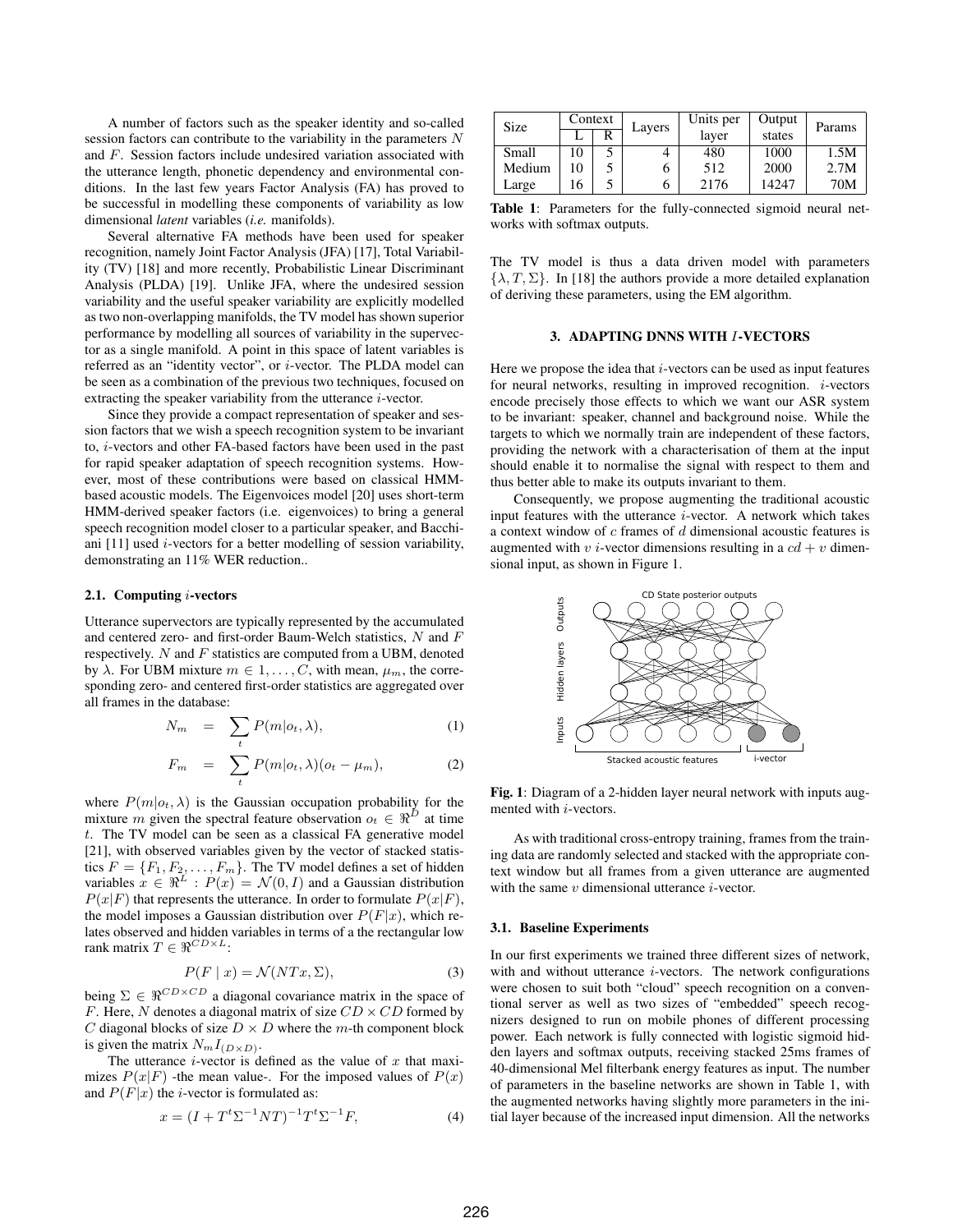are trained from random initialization with exponentially decaying learning rates.

The networks are trained on a corpus of 3 million utterances (about 1,750 hours) of US English Google voice search and dictation traffic, anonymized and hand-transcribed. This data is endpointed and aligned using a high accuracy server-sized neural network with 14247 context dependent (CD) states. For the smaller networks these state symbols are mapped through equivalence classes down to the smaller state inventories. During training, CD state frame accuracies are evaluated on the training data and on a held out development set of 200,000 frames. Word Error Rates (WERs) are measured on a test set of 23,000 hand-transcribed utterances sampled from live traffic. Training is by stochastic gradient descent with a minibatch size of 200 frames on a Graphics Processing Unit.

The parameters of the TV model, including the UBM, were also trained on this corpus. The UBM was trained with 1024 mixtures computed from 13 perceptual linear prediction coefficients with delta and delta-delta features appended. The matrix  $\Sigma$  was built by stacking the diagonal covariance matrices and never updated, while the matrix  $T$  was initialized using PCA and updated with 10 EM iterations for 300 latent variables.



Fig. 2: Frame accuracies against billions of training samples on training and held-out dev sets during training for the larger network, with and without  $i$ -vector inputs.

| Model size |      | <b>Baseline</b> | $i$ -vector |            |  |
|------------|------|-----------------|-------------|------------|--|
|            | WER  | Frame acc.      | WER         | Frame acc. |  |
| Small      | 17.8 | 55.4            | 18.2        | 58.5       |  |
| Medium     | 15.0 | 55.0            | 15.5        | 59.1       |  |
| Large      | 11.0 | 57.1            | 12.3        | 59.1       |  |

Table 2: WERs and development set frame accuracy for baseline and with inputs augmented by 300 i-vector dimensions.

Figure 2 shows the progress of development set and training set frame accuracies during training of the small networks, and Table 2 shows the corresponding WERs. Early in training the  $i$ -vectors give a significant (3%) increase in development set frame accuracy and a larger (6%) increase in training set frame accuracy. As training progresses, the margin between training and dev-set accuracy diminishes, but the margin for the i-vector-augmented network remains much larger than for the baseline (2% vs 0.8%). From these

graphs we infer that the network is able to use the  $i$ -vector to predict the frame classes, but is overfitting to the  $i$ -vector and is unable to use this information during decoding, resulting in higher WERs. Alternatively, it is possible that many voice search utterances are very short -only a few hundreds of voiced frames- and the 300 dimensional i-vectors estimate is not reliable. Both conjectures will explored in the next section.

### 4. REGULARIZATION

To avoid the overfitting we investigated two solutions:

- 1. Reduce the information content of the i-vectors.
- 2. Regularize the network parameters.

The first solution attempts to reduce the overfitting by limiting the amount of information presented to the network. To this end we truncate the i-vectors to a smaller dimension before augmenting the input vector. Arbitrarily the first  $k$  elements of the vector are preserved. Table 3 shows that reducing the dimensionality of the  $i$ -vector results in a lower WER, with the greatest gains being made with the smaller networks. Having validated the use of

| Model size | <i>i</i> -vector dimensions $(k)$ |      |      |      |      |      |
|------------|-----------------------------------|------|------|------|------|------|
|            |                                   | 20   | 50   | 100  | 200  | 300  |
| Small      | 17.8                              | 17.0 | 17.2 | 17.4 | 17.9 | 18.2 |
| Medium     | 15.0                              | 14.5 | 14.5 | 14.5 | 15.2 | 15.5 |
| Large      | 11.0                              | 10.9 | 10.9 | 11.2 |      | 12.3 |

Table 3: WERs when augmenting the network inputs with truncated i-vector inputs.

lower dimensional *i*-vectors, we trained low dimensional TV matricess with 20 and 50 dimensions and repeated the above experiment with these *i*-vectors. We found that training a medium network with a 20-dimensional i-vector led to a WER of 14.4%, outperforming the 300-dimensional  $i$ -vector truncated to 20 dimensions, but a 50dimensional i-vector performing worse, at 14.9% WER.

The second solution begins with a network trained without any i-vector information. This network's input layer's weight matrix is augmented with weights, initially set to zero, from 300 additional inputs. The network is then trained further with  $i$ -vector-augmented inputs, but with  $\ell_2$  regularization (weight decay) back to the original weights, *i.e.* adding a term to the loss function proportional to the sum-squared difference between the network's weights and those of the network before i-vector augmentation. Experimentation found good results with a weight decay parameter of  $10^{-7}$  to  $10^{-6}$ . The small, medium and large networks were augmented, before full convergence, at 12, 10 and 4 billion frames respectively. Table 4 shows

| Training | Original | Regularization |      |  |
|----------|----------|----------------|------|--|
|          |          | 10             | 10   |  |
| Small    | 17.8     | 17.2           | 17.3 |  |
| Medium   | 15.0     | 14.5           | 14.6 |  |
| Large    | 11 O     | 10.6           | 10.8 |  |

Table 4: WERs when training an  $i$ -vector-augmented network while regularizing back to the original weights.

the results of this regularization. We see that the regularized networks have a lower WER than the original, unaugmented features, and that the large regularized network outperforms the corresponding network trained with truncated  $i$ -vectors.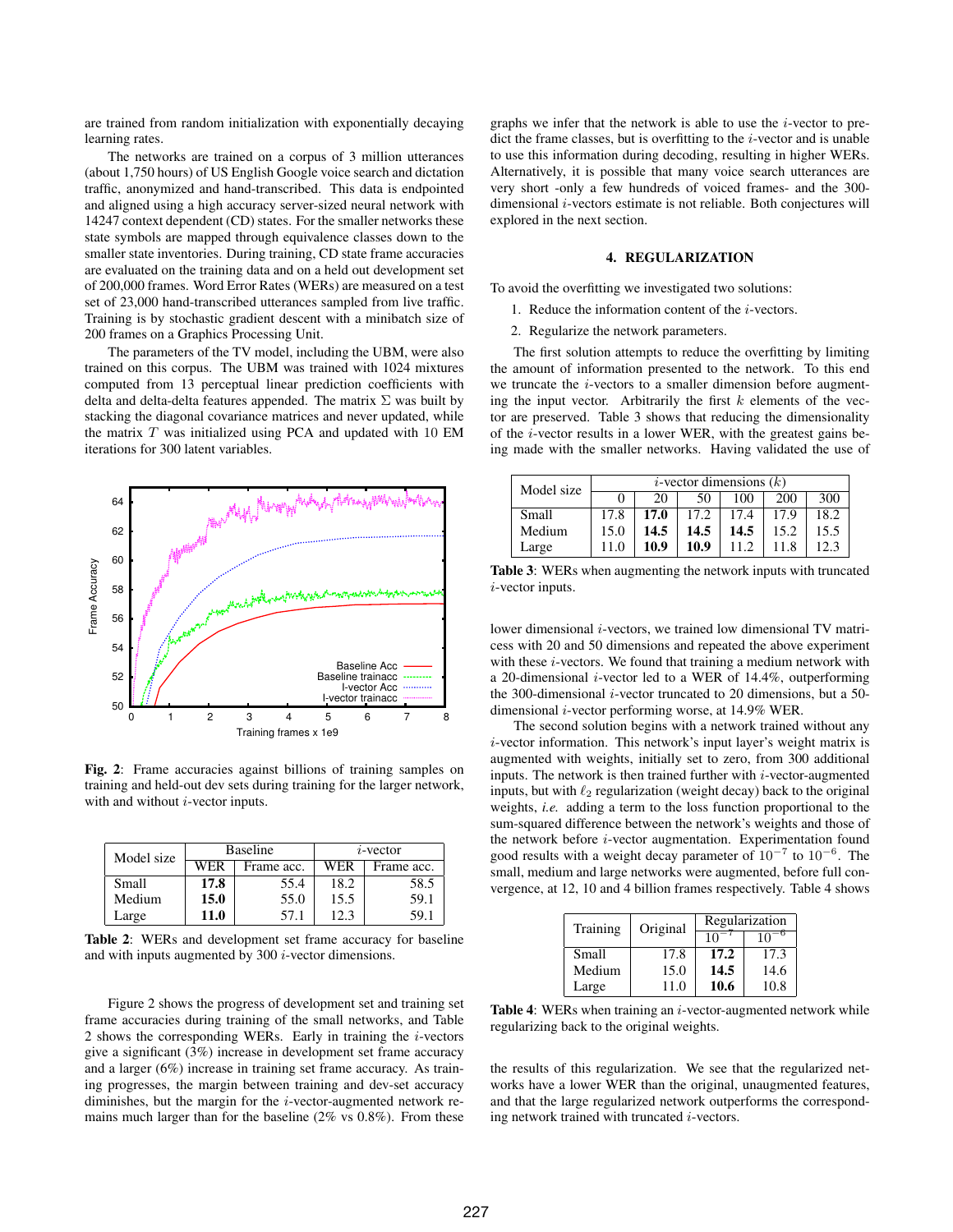#### 5. COMBINING WITH ADAPTATION

In this section we explore the interaction between using utterance i-vectors for invariance and the use of adaptation to provide speaker invariance. Liao [3] describes how training on an adaptation set for a particular speaker using backpropagation with  $\ell_2$  regularization back to the original, speaker-independent, model can reduce WERs on test data from the same speaker.

Here we compare our technique with this approach and show that the two can be used in combination to achieve even lower error rates. These experiments are conducted with the best "Medium" models only. We use the same personalization training and test sets used by Liao. These have 10 minutes of adaptation data for each of 80 speakers, and a total of 10,000 utterances (72,000 words) from the same 80 speakers in the test set. We report average word error rates across the entire test set. We use the "enrollment" protocol, i.e. the training data is manually transcribed and force-aligned with a large DNN model. The baseline model is adapted to each speaker's data with multiple passes. We continue to use the same, exponentially decaying learning rate, and an  $\ell_2$  regularization weight of 0.01. We find the best performance after 1 million frames of adaptation.

The results are shown in Table 5. As can be seen, the adapted baseline model achieves a lower word error rate than with the unadapted i-vector-augmented models, but when the latter are also adapted, their WER is also reduced, bringing a total of 9% relative WER reduction from the combined technique for the truncated i-vectors.

| Model                                 | Unadapted | Adapted |
|---------------------------------------|-----------|---------|
| Baseline model                        | 15.3      | 14.4    |
| 300 dim Regularized $(10^{-7})$ model | 14.9      | 14.3    |
| 20-dim $i$ -vector model              | 14.7      | 14.0    |

Table 5: WERs for medium DNNs on the personalization test set representing 80 speakers, using speaker independent models and models adapted on 10 minutes of data per speaker (with 1 million frames of adaptation).

### 6. STREAMING IMPLEMENTATION

One limitation of this approach is that the  $i$ -vector representation we are using is computed on an entire utterance, and thus can only be computed when all the data for an utterance is available. Our principal application is real-time transcription of utterances from mobile devices with minimum latency, which involves processing utterances as they are being spoken and streaming results back to the user even before the utterance is complete. This approach produces a very responsive speech interaction on the device, but means that whole-utterance approaches cannot be used in practice, although fast rescoring with the augmented models could be applied without introducing too much overall latency.

To address this incompatibility with our application we investigated using speaker-averaged i-vectors in place of utterance ivectors. Here we compute an averaged speaker i-vector on the 10 minute adaptation set and used this for decoding the speaker's personalization data using the models trained above on per-utterance  $i$ -vectors. As can be seen in Table 6, the mismatched average  $i$ vectors are not useful in decoding on a model trained with utterance  $i$ -vectors. In addition to matched training with speaker  $i$ -vectors, there are a number of alternative ways of training with ivectors for a streaming application which we will investigate in the future.

| Model                                 | Utterance | Speaker |  |
|---------------------------------------|-----------|---------|--|
| Baseline model                        | 15.3      |         |  |
| 300 dim Regularized $(10^{-7})$ model | 14.9      | 15.3    |  |
| 20-dim $i$ -vector model              | 14.7      | 15.5    |  |

Table 6: WERs for medium DNNs on the 80 speaker personalization test set using speaker and utterance i-vectors in decoding.

- On-line computation of the i-vectors: We can compute the i-vectors based on the data so far, or use the *d-Vector* proposed by Variani et al. [22] computed, like our posteriors, based on a sliding window of frames.
- Use of the i-vector from the speaker's previous utterance Within a session, we expect variations in background noise, channel and speaker to be small, so the  $i$ -vector of the previous utterance may still be sufficient to provide invariance to these factors.

### 7. COMPARISON TO SIMILAR WORK

As noted earlier, Saon *et al.* published a similar work [16] while this paper was under review. They also augment the DNN input, but use the speaker i-vector for all utterances by the speaker, both in training and testing. Their DNNs are trained on LDA-projected PLP features from a narrow window which allow the use of conventional speaker adaptation. They show better performance with higher dimensional speaker i-vectors and obtain 10% relative WER reduction over speaker-independent features — their greater gains perhaps being due to the poorer baseline features used. They also demonstrated that i-vector augmentation combined well with a conventional speaker adaptation technique (CMLLR). They found that the i-vector dimension had to be at least 100, and in addition found that this technique was was beneficial in combination with sequencediscriminative training.

#### 8. CONCLUSIONS

We have shown that using the utterance  $i$ -vectors as input features provides the neural networks with valuable information that, with the regularization we propose, bring about roughly a 4% relative reduction in word error rate for all model sizes. These techniques can be applied on any utterance, without requiring any speaker information or speaker adaptation or model storage. The technique has been shown to combine well with model adaptation, delivering an overall 9% WER reduction for models that are small enough to be run in real-time in a smart-phone, which are ideal candidates for speakeradapted models.

These improvements are directly applicable to non-realtime applications, but are not well suited to a streaming scenario. We have proposed a variety of methods to address this in future work, but using the speaker  $i$ -vector in place of the utterance  $i$ -vector at test time did not help. It will be instructive to further investigate the relative benefit of using speaker  $i$ -vectors compared to utterance  $i$ -vectors which are far more noisy (particularly on short utterances) but offer independence to variations other than speaker identity.

### 9. ACKNOWLDEGEMENTS

Thanks to Hank Liao for providing the Personalization data sets and testing protocols.